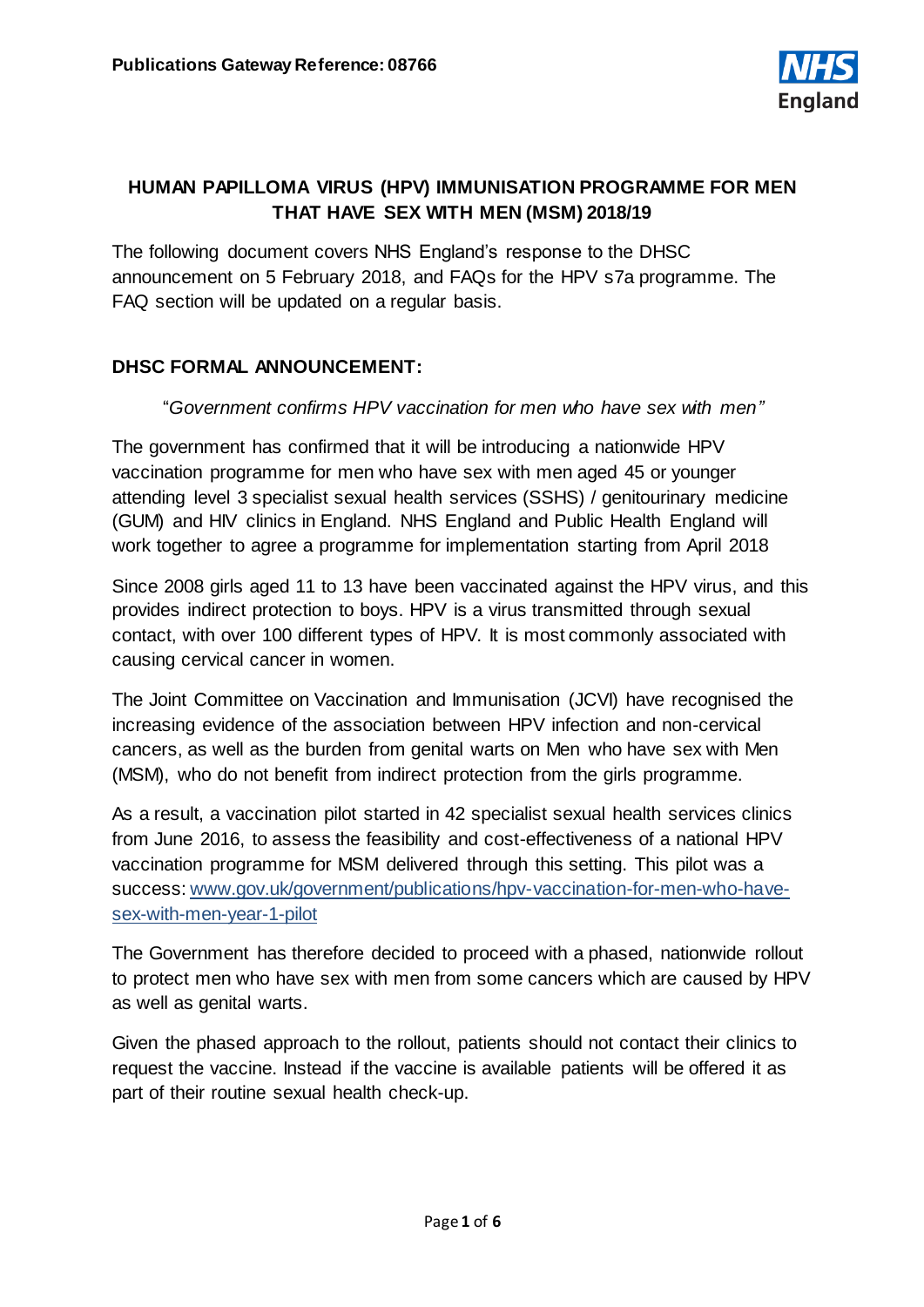Dr Michael Edelstein, Consultant Epidemiologist at PHE, said:

*"Our evidence shows that men who have sex with men are welcoming a HPV vaccination programme, and it can be delivered successfully through sexual health services. MSM are a group who receive little indirect protection from the adolescent girls vaccination programme. We expect the new programme to reduce the number of cancers that are directly caused by HPV."*

# **FREQUENTLY ASKED QUESTIONS (FAQS):**

#### *Health Care Professionals – Providers and Commissioners:*

## **What is the expected uptake rate for the HPV vaccination service in the level 3 SSHS/ GUM and HIV clinics?**

NHS England will not have a set target uptake rate in 2018/19, as part of the public health functions agreement (section 7a) reporting. However, for service development and planning, we are expecting an uptake of 60% for the first dose, (which the findings from the pilots suggest is achievable), 55% for the second and 50% for the third.

# **Where can I find more information about the expected service specification?** The service specification for HPV-MSM can be found here: [https://www.england.nhs.uk/wp-content/uploads/2017/04/Gateway-ref-08441-](https://www.england.nhs.uk/wp-content/uploads/2017/04/Gateway-ref-08441-180913-Service-specification-No.-32-HPV-MSM.pdf) [180913-Service-specification-No.-32-HPV-MSM.pdf](https://www.england.nhs.uk/wp-content/uploads/2017/04/Gateway-ref-08441-180913-Service-specification-No.-32-HPV-MSM.pdf)

PHE have also provided comprehensive clinical and operational guidance for health care professionals here: [https://www.gov.uk/government/publications/hpv](https://www.gov.uk/government/publications/hpv-vaccination-for-msm-guidance-for-health-professionals)[vaccination-for-msm-guidance-for-health-professionals](https://www.gov.uk/government/publications/hpv-vaccination-for-msm-guidance-for-health-professionals)

## **Which MSM are eligible?**

All MSM 45 years and under attending SSHS/ HIV clinics are eligible, (3 doses for 15 years and over and 2 doses under 15 years). Providers should be aware that normal safeguarding procedures will apply.

## **Why is the cut off for those aged under 46 years old?**

JCVI advised to vaccinate MSM aged up to 45 years because this is the population for which evidence of the benefit of HPV infection is available. JCVI considered an analysis indicating that it is highly likely a programme to vaccinate MSM up to 40 years of age attending GUM and HIV clinics would be cost-effective, as long as the vaccine is procured, and the programme is delivered at a cost-effective price. JCVI considered it reasonable to extrapolate the findings to those MSM aged 45 years,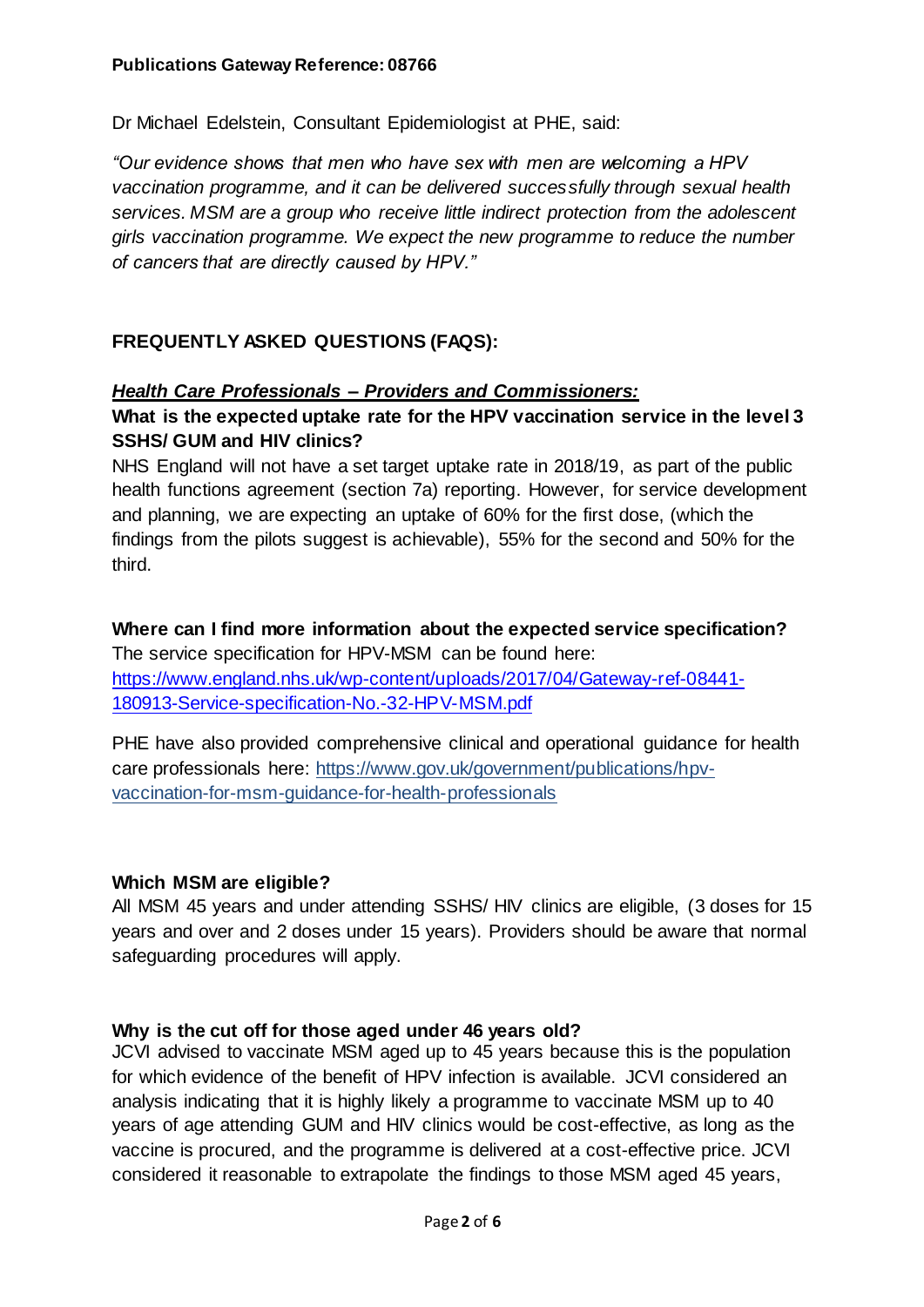#### **Publications Gateway Reference: 08766**

although there is too much uncertainty in the data to extrapolate further. The policy of not offering the vaccine routinely, through the national programme, to an older MSM population is therefore based on expert advice that there is less evidence of the benefits of vaccination.

## **Will there be consideration to provide to those who are HIV positive, regardless of age or gender?**

The JCVI considers that there may be considerable benefit in offering the HPV vaccine to other individuals who have a similar risk profile to that seen in the MSM population attending GUM and HIV clinics, including some MSM over 45, sex workers, HIV+ve women, and HIV+ve men. Clinicians may exercise their clinical judgement to offer vaccinations outside of the national programme and so HPV vaccination can therefore be considered for such individuals on a case-by-case basis.

#### **What are the plans for roll-out?**

NHS England will be introducing a nationwide HPV vaccination programme for men who have sex with men aged 45 or younger attending level 3 SSHS/ GUM and HIV clinics in England via a phased rollout from April 2018. The service will be offered in all other Level 3 Sexual Health and HIV Services sites and rolled out as soon as reasonably practicable. All the former PHE pilot sites have continued delivery, with full roll-out of the programme across England to be completed by April 2019.

## **Can my clinic apply to be a HPV MSM vaccination site?**

NHS England are rolling out the programme across England, in HIV and Level 3 SSHS/ GUM clinics, and in the first instance NHS England will prioritise the commissioning of the HPV MSM immunisation service from the current PHE led pilot sites from 1 April 2018. The detailed planning for the delivery of the HPV-MSM immunisation programme will be completed at local level, so any proposals will be considered by your local NHS England public health commissioning team. Existing providers of sexual health services who wish to offer the programme to their clients should contact their local public health commissioning teams. If Providers do not have contact details for NHS England public health commissioners, their local authority public health commissioners and/or NHS England specialised commissioners should be able to signpost them.

#### **Is there any scope for it also to be offered in Level 2 settings?**

Currently only level 3 settings can offer the programme.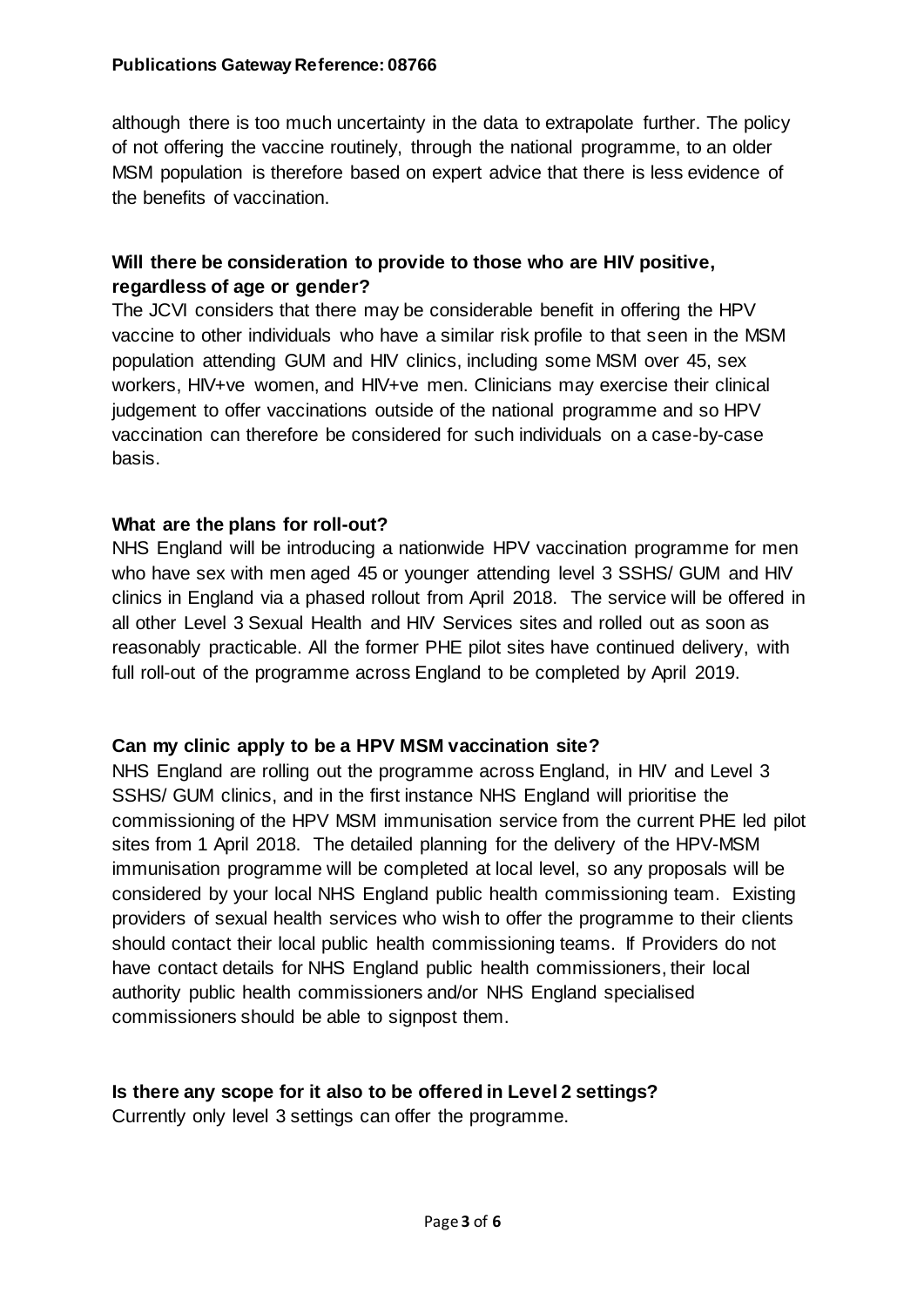# **Will eligible MSM be signposted if accessing sexual health services online?**

Yes. Some Local Authorities commission on-line services, and MSM using such services should be signposted to a physical clinic for vaccination if eligible.

## **Will the service be available in the prison settings?**

NHS England will work with PHE to begin a pilot within prison settings in 2018/19, to ensure the method of delivery is acceptable and sustainable in places of detention

## **What is the administration fee for the vaccination or cost per dose?**

The administration fee for the 3-dose regimen is £10 per dose in 2018/19.

# **Is there any capital funding to go alongside the cost per dose – for example to fund fridges?**

No.

## **Will Commissioning for Quality and Innovation (CQUIN) goals apply?**

Yes, if relevant to your overall contract with the provider and will be calculated on top of the agreed £10 per dose administration fee. It is not anticipated that providers will be expected to deliver a programme specific CQUIN in 2018/19.

## **Where can I find the Patient Group Directions?**

The Patient Group Directions for services in SSHS/ GUM and HIV clinics can be found at the following link: https://www.gov.uk/government/publications/humanpapillomavirus-hpv-vaccine-for-msm-pgd-template

## **Where can I find posters and leaflets?**

Leaflets and posters for the programme can be found here: [https://www.gov.uk/government/publications/hpv-vaccination-for-msm-posters-and](https://www.gov.uk/government/publications/hpv-vaccination-for-msm-posters-and-leaflets)**[leaflets](https://www.gov.uk/government/publications/hpv-vaccination-for-msm-posters-and-leaflets)** 

## **What is the Sexual Orientation Monitoring (SOM) Information Standard?**

The Lesbian Gay Bisexual and Trans (LGBT) Foundation worked with key stakeholders including NHS Digital, to develop a [Sexual Orientation Monitoring](https://www.england.nhs.uk/publication/sexual-orientation-monitoring-full-specification/)  [Information Standard](https://www.england.nhs.uk/publication/sexual-orientation-monitoring-full-specification/) on behalf of NHS England. The SOM information standard provides a consistent mechanism for recording the sexual orientation of all patients/service users aged 16 years across all health services in England. It will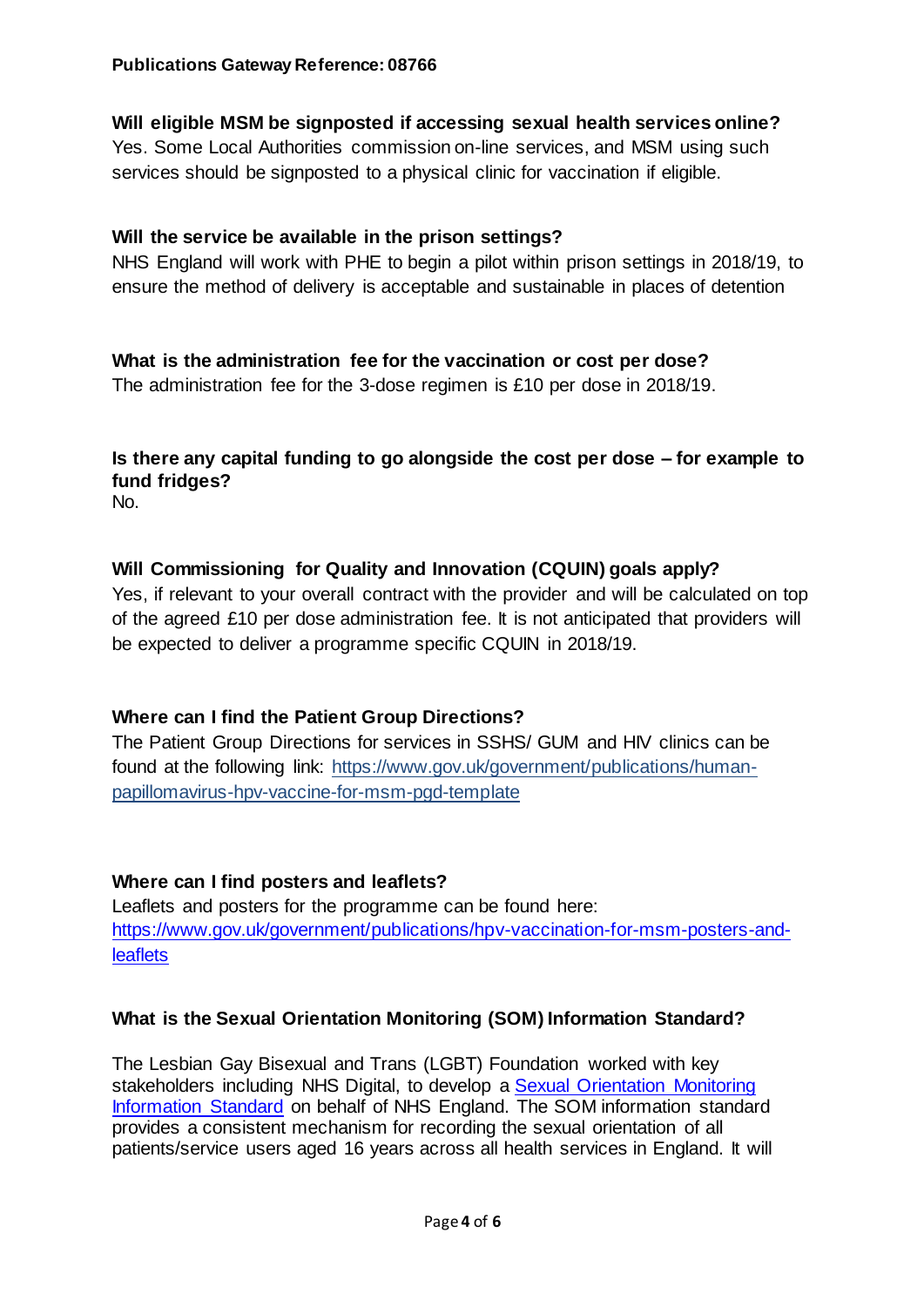also cover local authorities with responsibilities for adult social care in all service areas where it may be relevant to record this data using a standardised format.

This standard provides the categories for recording sexual orientation but does not mandate a collection.

More information can be found here:

https://www.england.nhs.uk/about/equality/equality-hub/sexual-orientationmonitoring-information-standard/

#### **What is the vaccine licenced for?**

HPV vaccine (Gardasil) is licenced for use from the age of 9 years for the prevention of:

- premalignant genital lesions (cervical, vulvar and vaginal), premalignant anal lesions, cervical cancers and anal cancers causally related to certain oncogenic Human Papillomavirus (HPV) types
- genital warts (condyloma acuminata) causally related to specific HPV types.

#### **Is there any plan to consider procurement of the 9 valent vaccine to be used in national programmes?**

Gardasil9® can be considered in the next round of tendering for the HPV programme. The current contract for Gardasil® was awarded in 2016 with a commitment to purchase until 2020. Gardasil9® was not licenced in time under a two dose schedule to be considered for the current contract.

## **How can I order the vaccine?**

The HPV vaccine Gardasil® is available to order by authorised level 3 GUM and HIV clinics in England through ImmForm [\(https://portal.immform.dh.gov.uk/\),](https://portal.immform.dh.gov.uk/) for use in the national HPV vaccination programme for men who have sex with men (MSM) aged 45 years or younger.

Most GUM clinics already have an ImmForm account (due to arrangements put in place for the Hepatitis A outbreak response). You will be able to use the same account to access Gardasil® for the purposes of the MSM programme, although clinics who have not been commissioned to deliver the programme should not be ordering the vaccine. Providers will not be paid a fee for administration of the vaccine without explicit agreement having been reached with their local NHS England public health commissioning team.

If you are a GUM clinic that is not yet able to access centrally supplied vaccines through ImmForm, please see the instructions below.